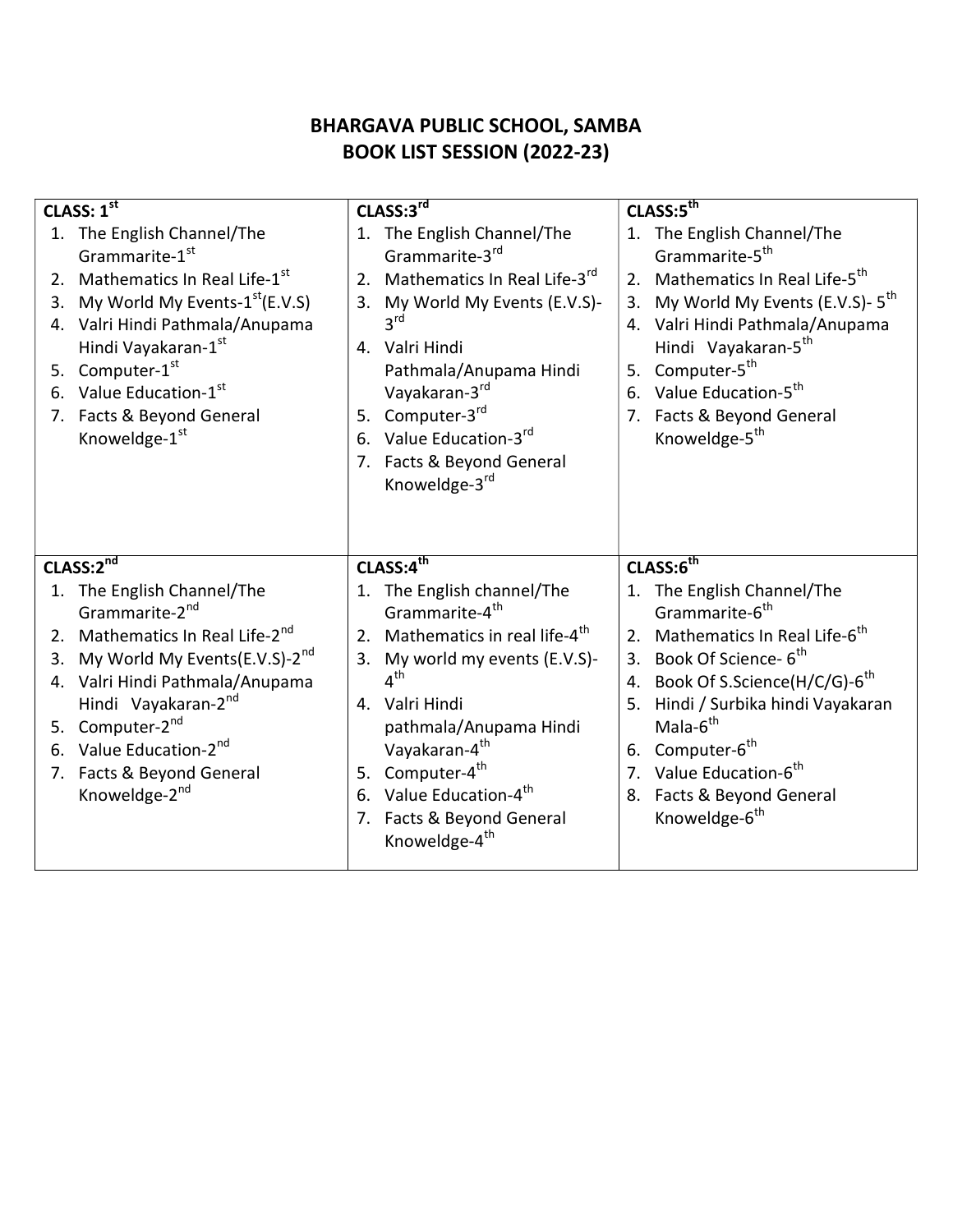| CLASS:7th                                                                                                                                                                                                                                                                                                                                                                                        | CLASS:10 <sup>th</sup>                                                                                                                                                                                                                                                                                                                                                                                                                 | CLASS:11 <sup>th</sup> (Humanities)                                                                                                                                                                                                                                                               |
|--------------------------------------------------------------------------------------------------------------------------------------------------------------------------------------------------------------------------------------------------------------------------------------------------------------------------------------------------------------------------------------------------|----------------------------------------------------------------------------------------------------------------------------------------------------------------------------------------------------------------------------------------------------------------------------------------------------------------------------------------------------------------------------------------------------------------------------------------|---------------------------------------------------------------------------------------------------------------------------------------------------------------------------------------------------------------------------------------------------------------------------------------------------|
| 1. The English Channel/The Grammarite-7 <sup>th</sup><br>A Book Of Mathematics-7 <sup>th</sup><br>2.<br>Book Of Science- 7 <sup>th</sup><br>3.<br>Book Of S.Science(H/C/G)-7 <sup>th</sup><br>4.<br>Hindi / Surbika Hindi Vayakaran Mala-7 <sup>th</sup><br>5.<br>Computer-7 <sup>th</sup><br>6.<br>7. Value Education-7 <sup>th</sup><br>8. Facts & Beyond General Knoweldge-7 <sup>th</sup>    | Book Of English-10 <sup>th</sup><br>1.<br>Math Standard-10 <sup>th</sup><br>2.<br>Hindi Course-B -10 <sup>th</sup><br>3.<br><b>Social Science</b><br>4.<br>$(H/C/G/E/D.M)-10^{th}$<br>5. Science Book-10th<br>Map+ Activity Book-10th<br>6.<br>Together With Hindi B-10 <sup>th</sup><br>7.<br>Map & Activity Book-10 <sup>th</sup><br>8.<br>Lab Manual(Science/Maths)<br>9.<br>10. P/C/B (Refreshers)<br>11. Mathematics (Refreshers) | 1. English Core M.C.B<br>2. Political Science<br>Textbook<br>3. Economics Textbook<br>4. Geography Textbook<br><b>Sociology Textbook</b><br>5.<br><b>Psychology Textbook</b><br>6.<br>7. Hindi Core Textbook<br>8. PS/E/G/S/PSY/Hindi<br>Refresher<br>9. P.H.E<br>Textbook/Practical<br>Notebook. |
| CLASS:8 <sup>th</sup>                                                                                                                                                                                                                                                                                                                                                                            | CLASS:11 <sup>th</sup> (Medical)                                                                                                                                                                                                                                                                                                                                                                                                       | CLASS:11 <sup>th</sup> (Commerce)                                                                                                                                                                                                                                                                 |
| 1. The English Channel/The Grammarite-8 <sup>th</sup><br>A Book Of Mathematics-8 <sup>th</sup><br>2.<br>Book Of Science-8 <sup>th</sup><br>3.<br>Book Of S.Science(H/C/G)-8 <sup>th</sup><br>4.<br>Hindi / Surbika Hindi Vayakaran Mala-8 <sup>th</sup><br>5.<br>Computer-8 <sup>th</sup><br>6.<br>7. Value Education-8 <sup>th</sup><br>8. Facts & Beyond General Knoweldge-8 <sup>th</sup>     | English Core M.C.B<br>1.<br><b>Physics Textbook</b><br>2.<br><b>Chemistry Textbook</b><br>3.<br><b>Biology Textbooks</b><br>4.<br>5. P.H.E. Textbook-cum<br>refresher<br>6. P/C/B(Refresher)<br>P/C/B (Practical notebook)<br>7.<br><b>P.H.E Practical Notebook</b><br>8.                                                                                                                                                              | 1. English Core M.C.B<br>2. Accountancy<br>Textbook<br>3. Economics/<br>Mathematics<br>Textbook<br>4. Business Studies<br>Textbook<br>5. Acc/B.st/E/M<br>(Refresher)<br>6. P.H.E<br>Textbook/Practical<br>Notebook                                                                                |
| CLASS:9 <sup>th</sup>                                                                                                                                                                                                                                                                                                                                                                            | CLASS:11 <sup>th</sup> (Non. Medical)                                                                                                                                                                                                                                                                                                                                                                                                  | CLASS:12 <sup>th</sup> (Medical)                                                                                                                                                                                                                                                                  |
| Book Of English-9 <sup>th</sup><br>Math Standard-9 <sup>th</sup><br>2.<br>Hindi Course-B -9 <sup>th</sup><br>3.<br>Social Science (H/C/G)-9 <sup>th</sup><br>4.<br>Science Book-9 <sup>th</sup><br>5.<br>Map+ Activity Book-9 <sup>th</sup><br>6.<br>Together With Hindi B-9 <sup>th</sup> .<br>7.<br>Lab Manuals(Science/Maths)<br>8.<br>9. P/C/B/ (Refreshers)<br>10. Mathematics (Refreshers) | English Core M.C.B<br><b>Physics Textbook</b><br>2.<br><b>Chemistry Textbook</b><br>3.<br><b>Mathematics Textbooks</b><br>4.<br>P.H.E. Textbook-cum<br>5.<br>refresher<br>P/C/M(Refresher)<br>6.<br>P/C/M (Practical notebook)<br>7.<br>8. P.H.E Practical Notebook                                                                                                                                                                    | 1. English Core M.C.B<br>2. Physics Textbook<br>3. Chemistry Textbook<br>4. Biology Textbooks<br>5. P.H.E. Textbook-cum<br>refresher<br>6. P/C/B(Refresher)<br>7. P/C/B (Practical<br>notebook)<br>8. P.H.E Practical<br>Notebook                                                                 |